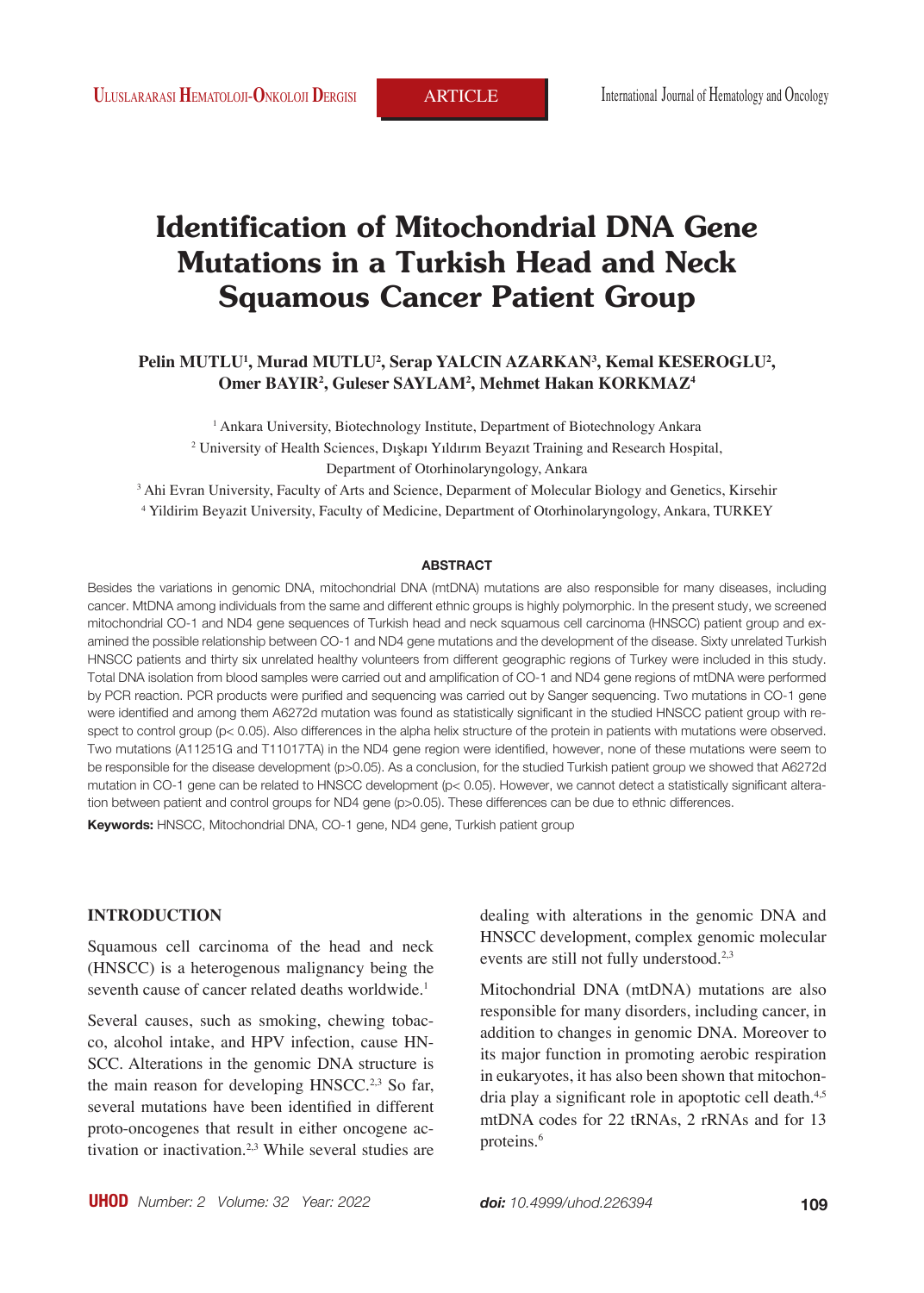The respiratory chain and oxidative phosphorylation system subunits are all 13 proteins encoded by mtDNA (OXPHOS) including Complex I (NADH dehydrogenase; ND1-4, 4L, 5 and 6), Complex III (cytochrome b), Complex IV (cytochrome c oxidase; COI-III) and Complex V (ATPase synthase; ATPase6, ATPase8). Moreover, mtDNA contains a non-coding control region including D-loop.7,8

Mitochondrial ND4 and ND5 genes encode core subunits of Complex I of respiratory chain and oxidative phosphorylation system and being the main entry location of electrons in aerobic cellular respiration, Complex I defects could result in impairment of the entire process. In addition, NADH dehydrogenase complex has an important role in the metabolic processing of carcinogen products so alterations in the genes of this complex could contribute to mutagen accumulation.<sup>9</sup> Mutations in mt-ND4 and mt-ND5 have been previously associated with tumorigenesis in different types of cancer.<sup>10,11</sup> However, there is still limited information exists regarding mt-DNA mutations in head and neck cancer, in some of the studies ND4 gene mutations were reported.9,12 Allegra et al., also showed that 50% of the studied head and neck cancer patients presented polymorphism of this gene.<sup>9</sup>

Cytochrome c oxidases (COI, COII and COIII), due to their antioxidant effects, have function to decrease the ROS levels. Thus, defects in those genes can cause a subsequent damage in mtDNA. Cytochrome c oxidase mutations have been shown in different types of cancers such as pancreatic, prostate, colon and thyroid.13-15 The relation between cytochrome c oxidase mutations and HNSCC susceptibility was not directly shown yet. However, Challen et al. reported that H314 SCC cell line had a complex mtDNA genotype with nine homoplastic point mutations in which three of them located in COI gene.<sup>16</sup>

MtDNA is highly polymorphic among people from the same and different ethnic groups.<sup>17</sup> Alonso et al. indicated that in different ethnic groups there are different polymorphisms, as well as different percentages of mutations, and this important ethnic variation in mitochondrial DNA mutation patterns may influence the susceptibility to environmental factors.<sup>18</sup> In comparison to nuclear DNA, since mtDNA lacks histone proteins and an efficient DNA repair mechanism, it is more sensitive to oxidative damage.<sup>19</sup>

In a variety of cancer types, including HNSCC, mtDNA modifications such as deletions, point mutations and variations in copy number have been shown to be associated.<sup>18,20-28</sup> Mitochondrial dysfunction can be observed in tumors due to different mtDNA alterations, particularly in those that are more aggressive.29 In HNSCC, the association between mtDNA changes, elevated ROS levels and hypoxia may be important because of the relationship between hypoxia and disease aggressiveness.<sup>30</sup>

Therefore, the evaluation of mitochondrial DNA mutations that may cause the development of HN-SCC may be important in the early diagnosis and prognosis of the disease. In the present study, we have selected two of the mtDNA genes (ND4 and COI), which have major roles in the metabolic processing of carcinogen products, screened these gene sequences in a Turkish HNSCC patient group and compared them with healthy individuals. ND4 gene alterations were shown in HNSCC in other populations however up to our knowledge there are no reports in Turkish population. On the other hand, COI mutations were only reported in a SCC cell line and the relation between cytochrome c oxidase mutations and HNSCC susceptibility was not directly shown yet. We aimed to find a possible relationship between CO-1 and ND-4 gene mutations and the development of the disease in Turkish HNSCC patients.

## **PATIENTS AND METHODS**

## *Study Population*

Sixty unrelated Turkish HNSCC patients who were clinically diagnosed at Dışkapı Yıldırım Beyazıt Training and Research Hospital, Department of Otorhinolaryngology and 36 unrelated healthy volunteers from different geographic regions of Turkey were included in this study. Control group was selected to match the patients in terms of demographic data including age and gender. All individuals in the study groups gave informed consent and approval of the local ethics committee was obtained from Dışkapı Yıldırım Beyazıt Training and Rese-arch Hospital [2018.11.12; #56/23]. The study was conducted by guidelines of the Declaration of Helsinki. Clinicopathological parameters of HNSCC patients and control groups were given in Table 1.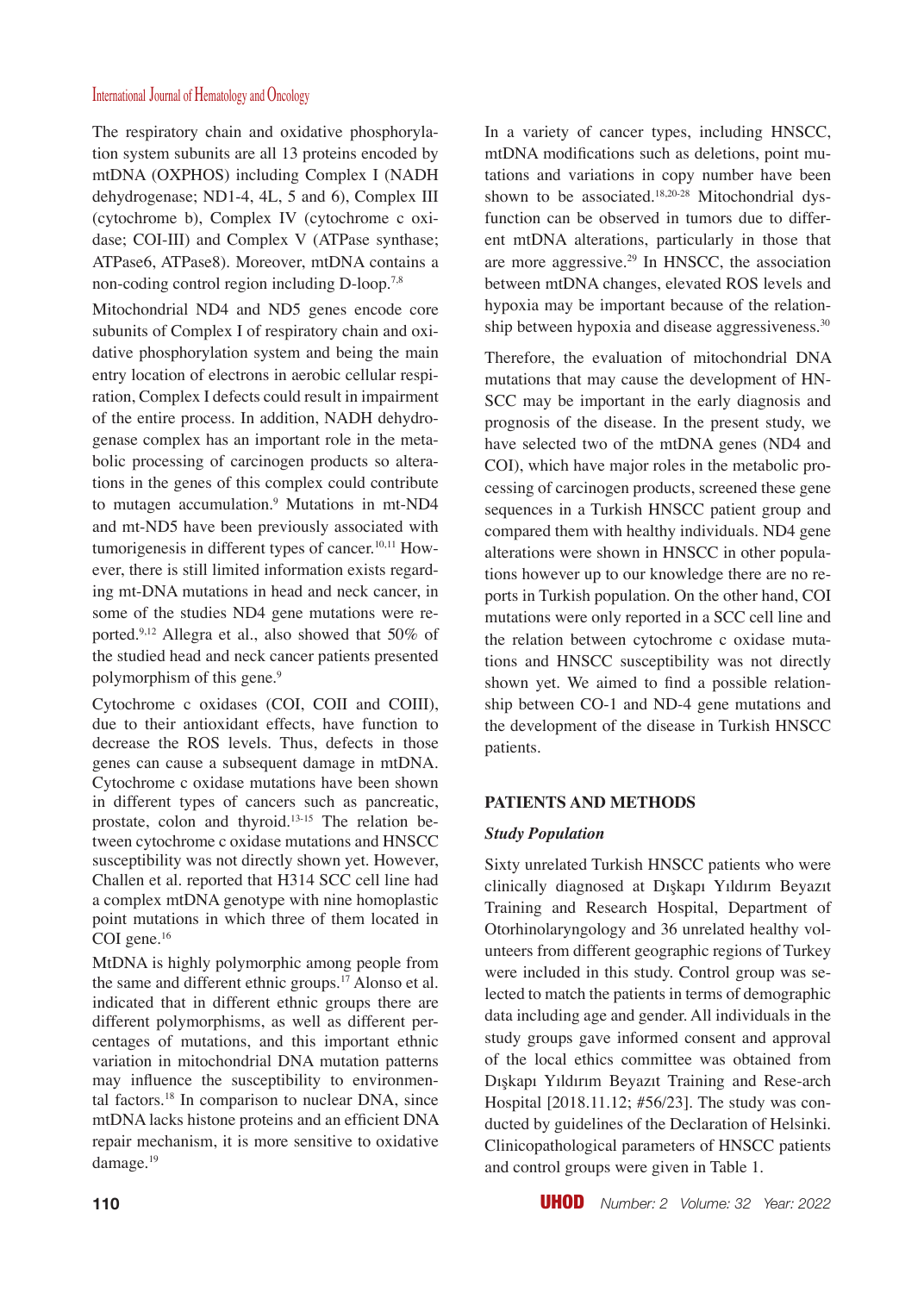| and control groups   |                     |                      |  |  |
|----------------------|---------------------|----------------------|--|--|
|                      | Control group       | <b>Patient group</b> |  |  |
|                      | $(n=36)$            | $(n=60)$             |  |  |
| Gender (Male/Female) | 32/4                | 50/10                |  |  |
| Age [Median (Range)] | 58 [45-72]          | 60 [49-74]           |  |  |
| Tumor type           | Larynx $(41)$       |                      |  |  |
|                      | Tongue (5)          |                      |  |  |
|                      | Hypopharynx (4)     |                      |  |  |
|                      | Buccal (3)          |                      |  |  |
|                      | Lip(2)              |                      |  |  |
|                      | Auricular (1)       |                      |  |  |
|                      | Retromolar/oral (1) |                      |  |  |
|                      | Paranasal sinus (1) |                      |  |  |
|                      | Nasopharynx (1)     |                      |  |  |
|                      | Parotis (1)         |                      |  |  |
| Tumor stage          | T1:9                |                      |  |  |
|                      | T2:15               |                      |  |  |
|                      | T3: 28              |                      |  |  |
|                      | T4:8                |                      |  |  |
|                      |                     |                      |  |  |

**Table 1.** Clinicopathological parameters of HNSCC patients

## *Determination of Mutations of CO-1 and ND4 Gene Regions Using DNA Sequencing*

Total DNA isolation from blood samples were carried out by using QIAamp® DNA Blood Kit (Qiagen, Germany) according to manifacturer's instructions and whole genomic DNA was used in PCR to amplify targeted mitochondrial regions.

Amplification of CO-1 and ND4 gene regions of mtDNA were carried out on a ThermoPCR system in a 50 μl reaction mixture Easytag (TransGen Biotech, China) containing 10 pmol of forward and reverse primers (Table 2), and 50 ng DNA. The PCR cycling conditions consisted of an initial denatura-

tion step at 950 C for 5 min followed by 40 cycles of 94<sup>o</sup>C for 1 min,  $60^{\circ}$ C (CO-1) and  $62^{\circ}$ C (ND4) for 1 min,  $72^{\circ}$ C for 1 min and final extension step at  $72^{\circ}$ C for 5 min.

PCR products were separated on a 1.5% agarose gel electrophoresis, visualized by ethidium bromide staining under an ultraviolet illuminator, scanned and photographed using an imaging system (Bio-RAD).

PCR products were purified and sequencing was carried out by Sanger sequencing protocol of BM Laboratory Systems, Turkey. Sequences were analyzed by MITOMAP and compared with CO-1 and ND4 NCBI reference sequences.

## **Statistical Analysis**

The Statistical Package for Social Sciences (SPSS) version 16.0 software was used for statistical analysis. The genotype frequencies of mutations were evaluated by chi-square analysis. A p value lower than 0.05 was considered as statistically significant.

#### *In Silico Structural Analyses*

The obtained data from sequence analysis were converted to amino acid sequences using NCBI (National Center for Biotechnology Information) program. The secondary structure (2D) and threedimensional (3D) protein structure were created and analyzed using the I-TASSER (Iterative Threading Assembly Refinement) and Phyre2 (Protein Fold Recognition Server) online servers programs. The raw amino acid sequences of CO-1 and ND4 were uploaded in FASTA format to online servers. 3D structures were predicted in PDB format.

| <b>Table 2.</b> CO-1 and ND4 gene primer squences on mtDNA |                                 |                                                                                                                     |                            |
|------------------------------------------------------------|---------------------------------|---------------------------------------------------------------------------------------------------------------------|----------------------------|
| Gene                                                       | Annealing<br><b>Temperature</b> | <b>Primer Sequences</b>                                                                                             | The of size PCR<br>product |
| $CO-1$                                                     | $60^{\circ}$ C                  | Forward: 5'-TCTCCTACTCCTGCTCGCAT-3'                                                                                 | 735 bp                     |
| $ND-4$                                                     | $62^{\circ}$ C                  | Reverse: 5'- AGGCCACCTACGGT-GAAAAG-3'<br>Forward: 5'-TTCCTCCGACCCCCTAACAA-3'<br>Reverse: 5'-TTGTCGTAGGCAGATGGAGC-3' | 670 bp                     |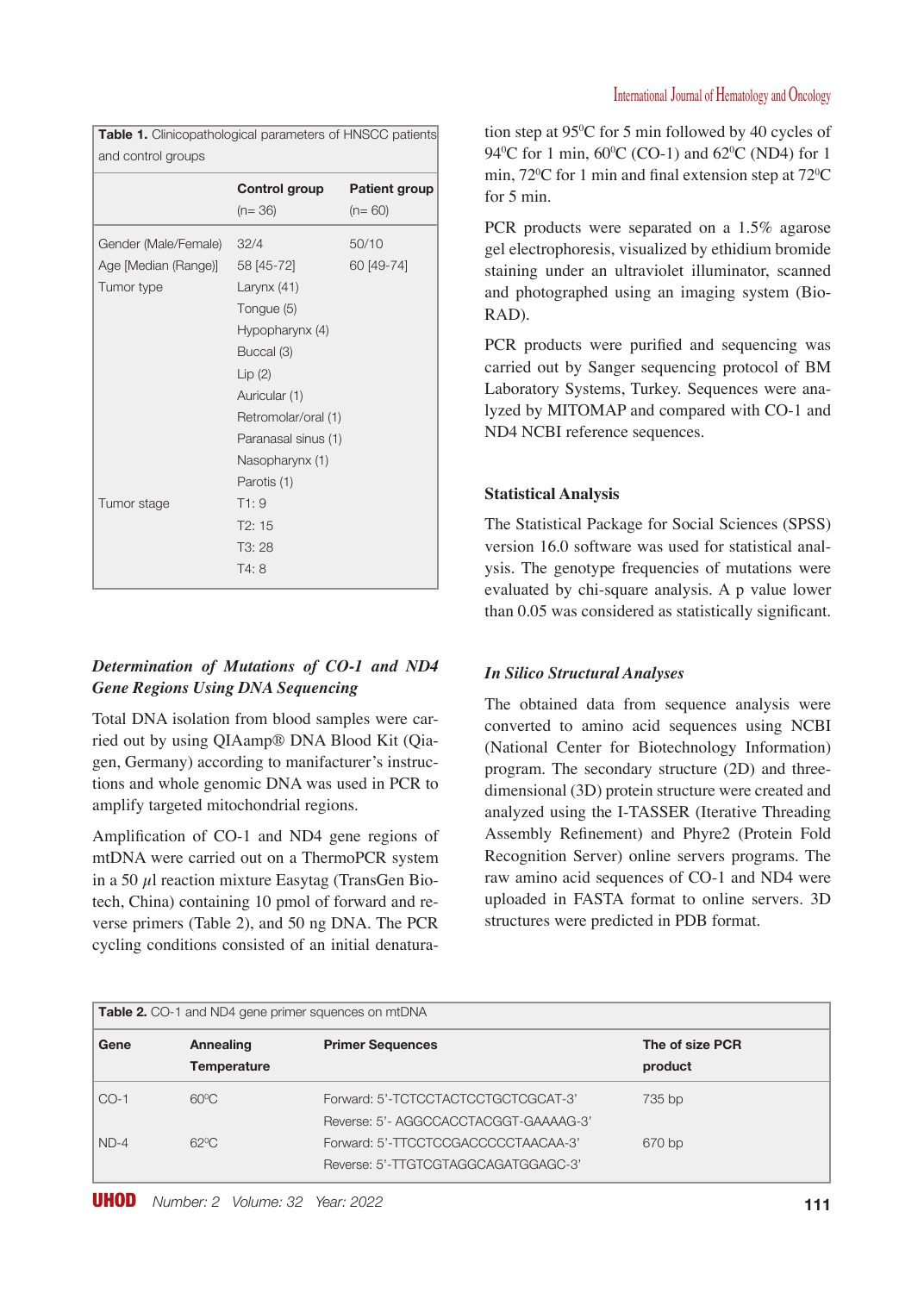

**Figure 1.** DNA sequencing diagram of CO-1 gene; **(A)** HNSCC patient (A6272d mutation), **(B)** Control

#### **RESULTS**

Two of the PCR amplifications from patient group and 6 of the PCR amplifications from control group for CO-1 and ND-4 genes respectively, have not been successfully performed so they were excluded from the study. Since none of the PCR products do not contain non-specific bands, they were purified and sequenced for genotyping analysis.

In the mitochondrial CO-1 gene region, we have observed mainly two mutations as A6272d and A6281d. Among these mutations, A6272d was found as statistically significant ( $p= 0.013$ ) since none of the individuals in the control group have this mutation where as 16% of the HNSCC patients carry it. Figure 1 shows the DNA sequencing diagrams of CO-1 gene from both a HNSCC patient and a healthy individual for A6272d mutation.

The ratios of the A6281d mutation were found as 14% in control group and 21% in HNSCC patient group, however it was not statistically significant among the studied groups. Table 3 shows the frequencies of A6272d and A6281d mutations in CO-1 gene among HNSCC patient and control groups.

| Table 3. Frequencies of A6272d and A6281d mutations in CO-1 gene among HNSCC pati-ent and control groups |               |                              |                                                                   |         |
|----------------------------------------------------------------------------------------------------------|---------------|------------------------------|-------------------------------------------------------------------|---------|
|                                                                                                          | CO-1 gene     | Control<br>$n=36$ (n $(%)$ ) | <b>HNSCC Patients</b><br>$n = 58$ (n $\left(\frac{9}{6}\right)$ ) | P value |
| A6272d<br>A6281d                                                                                         | O(0)<br>5(14) | 9(16)<br>12(21)              | $0.013*$<br>0.405                                                 |         |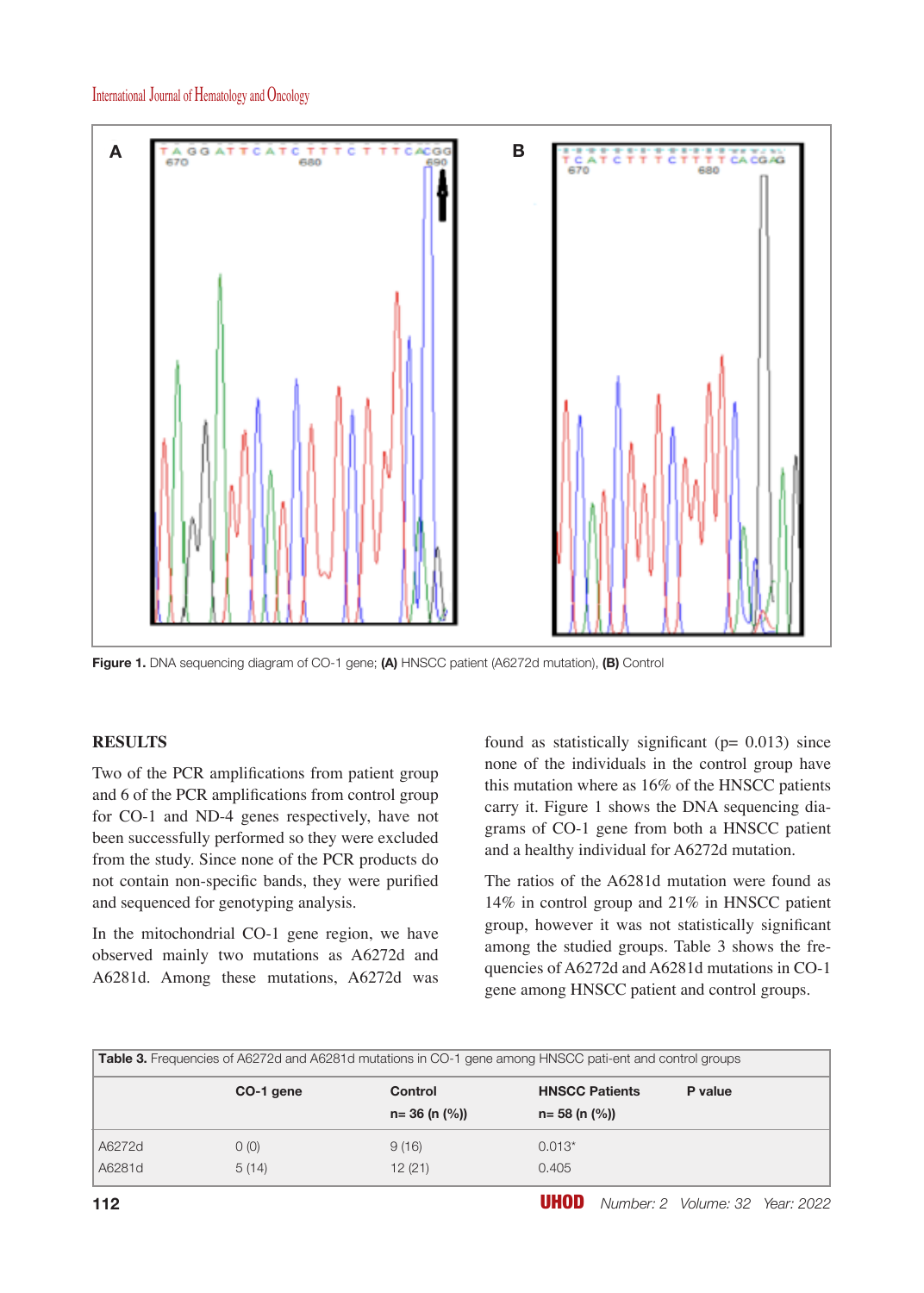| <b>Table 4.</b> Frequencies of A11251G and T11017TA mutations in ND4 gene among HNSCC patient and control groups |                             |                                              |                |
|------------------------------------------------------------------------------------------------------------------|-----------------------------|----------------------------------------------|----------------|
| ND4 gene                                                                                                         | Control<br>$n = 30 (N (%))$ | <b>HNSCC Patients</b><br>$n = 60$ (N $(%$ )) | P value        |
| A11251G<br>T11017TA                                                                                              | 3(10)<br>2(7)               | 11(18)<br>13(22)                             | 0.304<br>0.072 |



**Figure 2. (A)** 3D protein structure prediction of CO-1 protein. Image coloured by rainbow N to C terminus. Model dimensions (Å): X: 46.739, Y: 62.339, Z: 53.112; **(B)** 3D protein structure prediction of CO-1(A6272d) protein. Image coloured by rainbow N to C terminus. Model dimensions (Å): X: 47.468, Y: 62.265, Z: 54.076; **(C)** 3D protein structure prediction of CO-1(A6281d) protein. Image coloured by rainbow N to C terminus. Model dimensions (Å): X: 48.147, Y: 62.265, Z: 54.737

We have also searched for the mitochondrial ND4 gene region in our study. Among the studied sequences, we have found A11251G and T11017TA mutations which may have possible correlation with the HNSCC development. Statistically significant difference was not found for the ratios of A11251G mutation between patient and control groups being 18% and 10% respectively. On the other hand, we have observed a difference between control (7%) and patient (22%) groups for T11017TA mutation, however it was not statistically significant (p= 0.072). This mutation may be further analyzed with the large patient and control groups in the future studies. Table 4 shows the frequencies of A11251G and T11017TA mutations in ND4 gene among HN-SCC patient and control groups.

The data from sequence analysis were converted to amino acid sequences for 2D and 3D structure prediction by in silico structural analyses in order to determine whether gene mutations cause changes in the structure of CO-1 and ND-4 proteins.

Table 5 shows 2D structure prediction of CO-1 and ND4 proteins. There was no change in beta-sheet pattern of CO-1 and ND-4 model proteins compared to the control group. The ratios of alpha helix structure of ND-4 were same when we compare patients and control group for both of the mutations A11251G and T11017TA. However, there was approximately 5% change in the alpha helix structure of the CO-1 protein when we compare patient and control groups for both A6272d and A6281d mutations. Figure 2 shows the 3D structure of CO-1 protein models.

## **DISCUSSION**

A main approach that could be used to enhance HN-SCC patient management is the scope for prognostic and predictive biomarkers.27 Somatic mutations in mtDNA have been frequently observed in several human cancers in addition to genomic DNA mutations and have been suggested as significant oncological biomarkers.<sup>31</sup>

**Table 5.** 2D structure prediction of CO-1, CO-1(A6272d), CO-1(A6281d) and ND4, ND4(A11251G), ND4(T11017TA) proteins **2D structure Control Patient (A6272d) Patient (A6281d)** CO-1 alpha helix percentage 69% 73% 73% 74% **Control Patient(A11251G) Patient (T11017TA)** ND4 alpha helix percentage 84% 84% 84% 83%

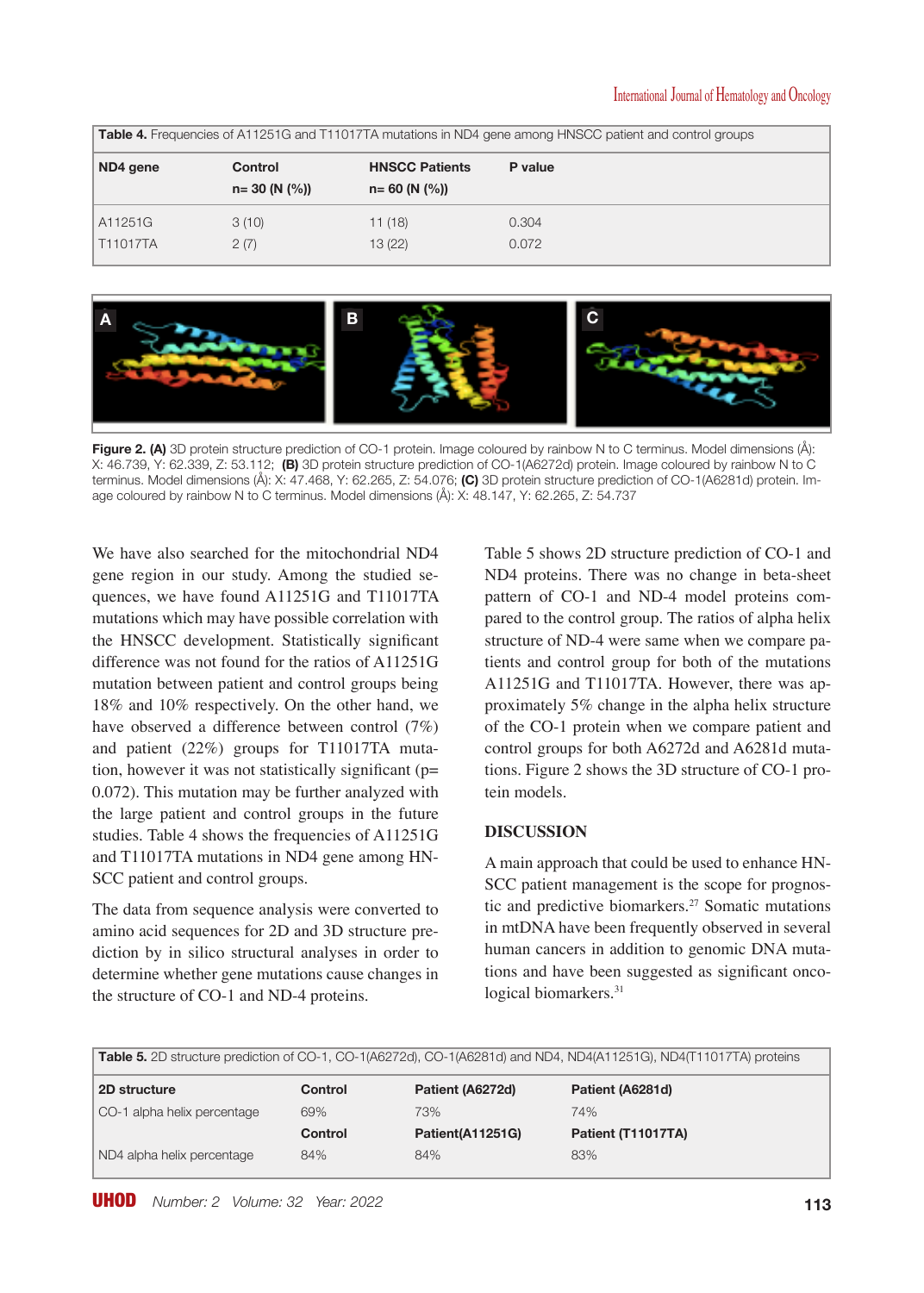In various tumors and different investigations, the occurrence of mtDNA mutations and forms of mutations vary. $32-34$  The hypothesis that a substantial ethnic difference in the pattern of DNA mutations could influence susceptibility to environmental factors was advanced by Alonso et al. The observation of multiple polymorphisms and varying percentages of mutations in different ethnic groups confirms this hypothesis.<sup>18</sup> Therefore, determining the polymorphisms in mtDNA for different ethnic groups may be important for proposing oncological biomarker for the diagnosis and prognosis of HNSCC disease. In this study, we have tried to determine possible mtDNA mutations related to HNSCC development for a selected Turkish patient group.

In the non-coding regulatory D-loop region, mitochondrial DNA mutations that have been observed in HNSCC so far are most commonly detected.<sup>12,28,35</sup> However, the biological significance of mtDNA mutations in cancer still remains unclear. Lievre et al. reported that there was no association in the HN-SCC patient group between D-loop mutations and prognosis or response to chemotherapy.36 On the other hand, another study revealed that there were no major variations in demographic and tumor-related features between the mutation group and the non-mutation group, while patients with D-loop mutations had higher survival rates.<sup>37</sup>

Both the non-coding and coding regions of mtDNA may be involved in mtDNA mutations. The majority of coding mtDNA mutations in HNSCC were non-synonymous in nature and affected primarily by cytochrome c oxidase (Complex IV).<sup>28</sup> Subunits I to III of cytochrome c oxidase form the enzyme's catalytic center are all synthesized from mtDNA.<sup>38</sup> In another study, it was shown that H134 SCC cell line had three base pair changes in the CO-1 gene. However, the base changes were all synonymous and there was no predicted change in the amino acid sequence of the codon.<sup>27</sup> The remaining subunits (IV–VIII) are synthesized from cellular nuclear DNA.38 In prostate cancer and other mitochondrial diseases, cytochrome c oxidase dysfunction due to mutations in different subunits has been reported.<sup>38</sup>

In the present study, we examined two of the coding mtDNA gene regions which have functions for oxidative phosphorylation system. First gene was

CO-1 which belongs to OXPHOS Complex IV. According to our results, we have identified two mutations in CO-1 gene and among them we found that A6272d mutation was statistically significant in the studied HNSCC patient group with respect to control group. It was suprising that none of the individuals in the control group have this mutation. We have also made in silico structural analysis for this mutation and when we converted sequence analysis to amino acid sequence, we observed differences in the alpha helix structure of the protein in patients having mutations. This result may indicate that A6272d mutation may be associated with the HN-SCC development.

Second gene that we have studied in this study was ND4, an nicotinamide adenine dinucleotide hydrogen (NADH) dehydrogenase subunit, which belongs to OXPHOS Complex I. In the metabolic processing of carcinogenic materials, this complex has a significant role. NADH structure changes might thus lead to an increased probability of mutagen accumulation.<sup>12</sup> Allegra et al. indicated that 50 percent of HNSCC cell lines had ND4 polymorphisms.<sup>9</sup>

On the other hand, in cancer patients, mtDNA anomalies influence the response and outcome of therapies. Mutations in NADH dehydrogenase subunit 4 (MT-ND4) have been reported to lead to acquired chemoresistance during treatment of paclitaxel carboplatin in ovarian cancer.<sup>39</sup>

In HNSCC, ND4 polymorphisms and mutations are frequent. Changes in ND4 gene have been reported in head and neck cancer cell lines. In ten HNSCC cell lines, 8 somatic mutations and 5 polymorphisms were found. Among them, all of the polymorphisms were silent and 3 of the mutations were reported as altering the amino acid sequence.<sup>9</sup>

In our study, we detected two mutations (A11251G and T11017TA) in the ND4 gene region. However, according to the statistical analysis none of these mutations were seem to be responsible for the disease development.

The mitochondrial genome differs from the nuclear genome since it is maternally inherited. In addition, mtDNA heteroplasmy including a mixture of mutant and normal mtDNA in cells accounts for a considerable level of variation during embryonic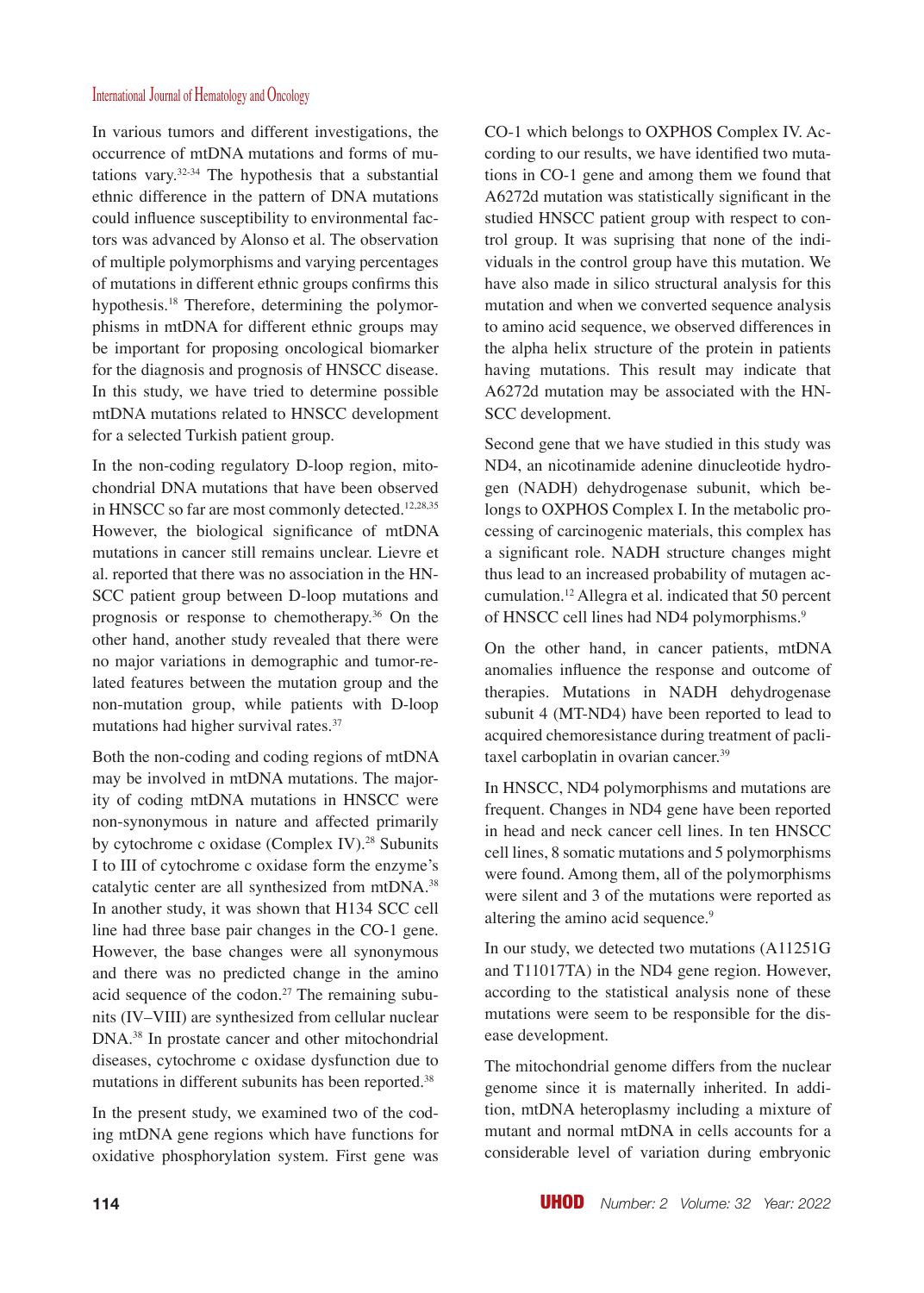development of somatic tissue.<sup>40</sup> Following the first report of somatic mtDNA mutation associated with human cancer by Polyak et al. in 1998<sup>41</sup>, mtDNA alterations associated with cancer development and progression have been shown in many different cancer types. Numerous somatic mtDNA mutations were reported in a wide variety of tumors such as, colorectal, breast, bladder, esophageal, head and neck, ovarian, renal, leukemia, lung and thyroid, so far.12,37,42,43

Somatic mutations are the ones that cannot be inherited by offspring but found in afterwards proliferating populations of cells. Besides somatic variations, germline mutations which are heritable from mother to offspring are found throughout the body of the offspring and are useful for assigning individuals to certain haplogroups.<sup>44</sup> This haplogrouping is generally used for identifying relationships among individuals and populations, but it can also possess sequence variants that can contribute to cancer susceptibility.<sup>45</sup> Today, the association among several germline mtDNA mutations and a broad spectrum of human malignancies has been widely reported.46-48 The important role of germline mtDNA variants in tumors has been noted conferring risk for cancer, metastasis and in response to treatment.<sup>49</sup> In the literature, there are also indications that different germline mtDNA mutations can contribute to the development of a certain cancer type in a specific population. Different human populations can be distinguished by different mtDNA haplogroups, reflecting mutations accumulated by a discrete maternal lineage that are associated with genetic drift and/or adaptive selection.<sup>50</sup> Booker et al., showed that a certain haplogroup was related with an increased risk for developing renal cancer in Caucasian American men and also for development of prostate cancer.<sup>51</sup> On the other hand, mtDNA muatations arise in oral cancer either in the germline or in the mtDNA of the tissues indicate that mtDNA mutations may confer selective advantage.<sup>52</sup>

Thus, the interaction between the somatic and germline mtDNA mutations synergistically increases the effect, which accounts for the progressive course of mitochondria-associated diseases, including cancer.<sup>53</sup>

Although somatic mtDNA alterations are the primary targets in the diagnosis and prognosis of various cancers as they are only carried in the tumor tissue; the complexities in dealing with the traditional mode of cancer diagnostics have needed a shift into finding out new areas that explores biomarkers that are less or non invasive with easily accessible samples such as blood, urine, saliva etc. $54,55$  In the literature, there are several studies that support the relation between somatic and germline mtDNA mutations in both tumor tissues and blood samples of the same patients. Li et al., showed this relation in breast cancer patients by detecting mtDNA mutations by using high-throughput sequencing method in the blood samples of the patients.<sup>56</sup> In addition, Buffet et al., identified a germline mutation in the SLC25A11 gene which codes for mitochondrial 2-oxoglutarate/malate carrier and showed the correlation with metastatic paragangliomas.<sup>57</sup> Non-invasive methods were also reported in patients with mtDNA-mutated head and neck cancers. Fliss et al. reported mtDNA mutations in saliva, thus playing a potential role in early diagnosis.<sup>12</sup>

In this study, we have focused on germline mtDNA mutations that can be associated with HNSCC development in a Turkish patient group. The importance of screening germline mtDNA mutations in HN-SCC patient blood samples is to identify a potential marker by using a less invasive method without taking biopsy samples from tissues. According to our results, A6272d mutation in CO-1 gene can be a potential biomarker as a germline mutation in the studied Turkish patient group. However, this study still have some limitations that needs to be addressed in our future studies. First, this germline mutation is going to be matched with the somatic mtDNA mutation from the tissue samples of the HNSCC patients. Secondly, we are going to increase the control and patient group numbers in order to make a more reliable decision about the incidance of the mutation in Turkish population.

#### **Conclusion**

In this study we have focused on the alterations of two gene regions (CO-1 and ND4) on mtDNA for their possible role in the development on HNSCC in a Turkish patient group. CO-1 mutations were infrequent in HNSCC where as ND4 mutations were more common. However, for the studied Turkish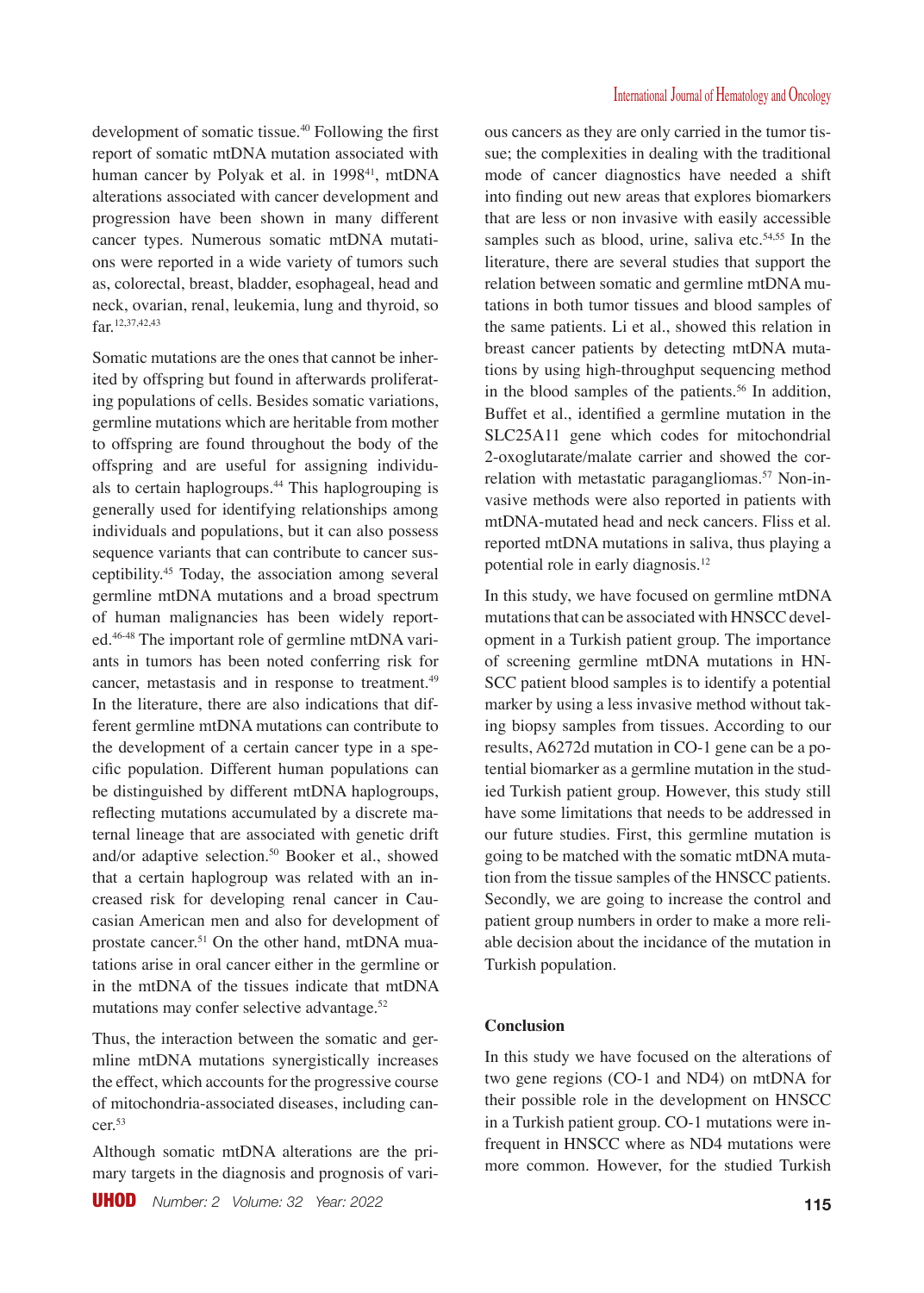patient group we showed that A6272d mutation in CO-1 gene can be related to HNSCC development. On the other hand, we cannot detect a statistically significant alteration between patient and control groups for ND4 gene. These differences can be due to ethnic differences. In future studies, this germline mutation should to be matched with the somatic mtDNA mutation from the tissue samples of the HNSCC patients and also control and patient group numbers need to be increased in order to make a more reliable decision about the incidance of the mutation in Turkish population.

#### **REFERENCES**

- 1. Lubov J, Maschietto M, Ibrahim I, et al. Meta-analysis of microRNAs expression in head and neck cancer: Uncovering association with outcome and mechanisms. Oncotarget. 8: 55511-55524, 2017.
- 2. Nagai MA. Genetic alterations in head and neck squamous cell carcinomas. Braz J Med Biol Res 32: 897-904, 1999.
- 3. Beck TN, Golemis, EA. Genomic insights into head and neck cancer. Cancers Head Neck 1: 1, 2016.
- 4. Leonard JV, Schapira AH. Mitochondrial respiratory chain disorders I: mitochondrial DNA defects. Lancet 355: 299- 304, 2000.
- 5. Leonard JV, Schapira AH. Mitochondrial respiratory chain disorders II: neurodegenerative disorders and nuclear gene defects. Lancet 355: 389-394, 2000.
- 6. Schapira AHV. Mitochondrial disease. Lancet 368: 70-82, 2006.
- 7. Gu M, Cooper JM, Taanman JW, Schapira AH. Mitochondrial DNA transmission of the mitochondrial defect in Parkinson's disease. Ann Neurol 44: 177-186, 1998.
- 8. Wallace DC. Why do we have a maternally inherited mitochondrial DNA? Insights from evolutionary medicine. Annu Rev Biochem 76: 781-821, 2007.
- 9. Allegra M, Garozzo A, Lombardo N, et al. Mutations and polymorphisms in mitochondrial DNA in head and neck cancer cell lines. Acta Otorhinolaryngol Ital 26: 185-190, 2006.
- 10. Cavalcante GC, Ribeiro-dos-Santos A, de Araujo GS. Mitochondria in tumor progres-sion: a network of mtDNA variants in different types of cancer. BMC Genomic Data 23:16, 2022.
- 11. Tzen CY, Mau BL, Wu TY. ND4 mutation in transitional cell carcinoma: Does mitochondrial mutation occur before tumorigenesis? Mitochondrion 7:273-278, 2007.
- 12. Fliss MS, Usadel H, Caballero OL, et al. Facile detection of mitochondrial DNA mutations in tumors and bodily fluids. Science 287: 2017-2019, 2000.
- 13. Jeronimo C, Nomoto S, Caballero OL, et al. Mitochondrial mutations in early stage prostate cancer and bodily fluids. Oncogene 20: 5195-5198, 2001.
- 14. Polyak K, Li Y, Zhu H, et al. Somatic mutations of the mitochondrial genome in human colorectal tumours. Nat Genet 20: 291-293, 1998.
- 15. Maximo V, Soares P, Lima J, et al. Mitochondrial DNA somatic mutations (point mutations and large deletions) and mitochondrial DNA variants in human thyroid pathology: a study with emphasis on Hürthle cell tumors. Am J Pathol 160: 1857-1865, 2002.
- 16. Challen C, Brown H, Cai C, et al. Mitochondrial DNA mutations in head and neck cancer are infrequent and lack prognostic utility. British J Cancer 104: 1319-1324, 2011.
- 17. Torroni A, Petrozzi M, D'Urbano L, et al. Haplotype and phylogenetic analyses suggest that one European-specific mtDNA background plays a role in the expression of Leber hereditary optic neuropathy by increasing the penetrance of the primary mutations 11778 and 14484. Am J Hum Genet 60: 1107-1121, 1997.
- 18. Alonso A, Martin P, Albarran C, et al. Detection of somatic mutations in the mitochondrial DNA region of colorectal and gastric tumours by heteroduplex and single-strand conformation analysis. Electrophoresis 18: 682-685, 1997.
- 19. Dean OM, van den Buuse M, Berk M, et al. N-acetyl cysteine restores brain glutathione loss in combined 2-cyclohexene-1-one and d-amphetamine-treated rats: Relevance to schizophrenia and bipolar disorder. Neurosci Lett 499: 149-153, 2011.
- 20. Parrella P, Xiao Y, Fliss M, et al. Detection of mitochondrial DNA mutations in primary breast cancer and fine-needle aspirates. Cancer Res 61: 7623-7626, 2001.
- 21. Hasgood 3rd HD, Liu CS, Rothman N, et al. Mitochondrial DNA copy number and lung cancer risk in a prospective cohort study. Carcinogenesis. 31: 847-849, 2010.
- 22. Lam ET, Bracci PM, Holly EA, et al. Mitochondrial DNA sequence variation and risk of pancreatic cancer. Cancer Res 72: 686-695, 2012.
- 23. Petros JA, Baumann AK, Ruiz-Pesini E, et al. mtDNA mutations increase tumorigenicity in prostate cancer. Proc Natl Acad Sci U. S. A. 102: 719-724, 2005.
- 24. Liu SA, Jiang RS, Wang WY, Lin JC. Somatic mutations in the D-loop of mitochondrial DNA in head and neck squamous cell carcinoma. Head & Neck 37: 878-883, 2015.
- 25. Burgart LJ, Zheng J, Shu Q, et al. Somatic mitochondrial mutations in gastric cancer. Am J Pathol 147: 1105-1111, 1995.
- 26. Tamura G, Nishizuka S, Maesawa C, et al. Mutations in mitochondrial control region DNA in gastric tumours of Japanese patients. Eur J Cancer 35: 316-319, 1999.
- 27. Challen C, Brown H, Cai C, et al. Mitochondrial DNA mutations in head and neck cancer are infrequent and lack prognostic utility. Br J Cancer 104: 1319-1324, 2011.

**116** UHOD *Number: 2 Volume: 32 Year: 2022*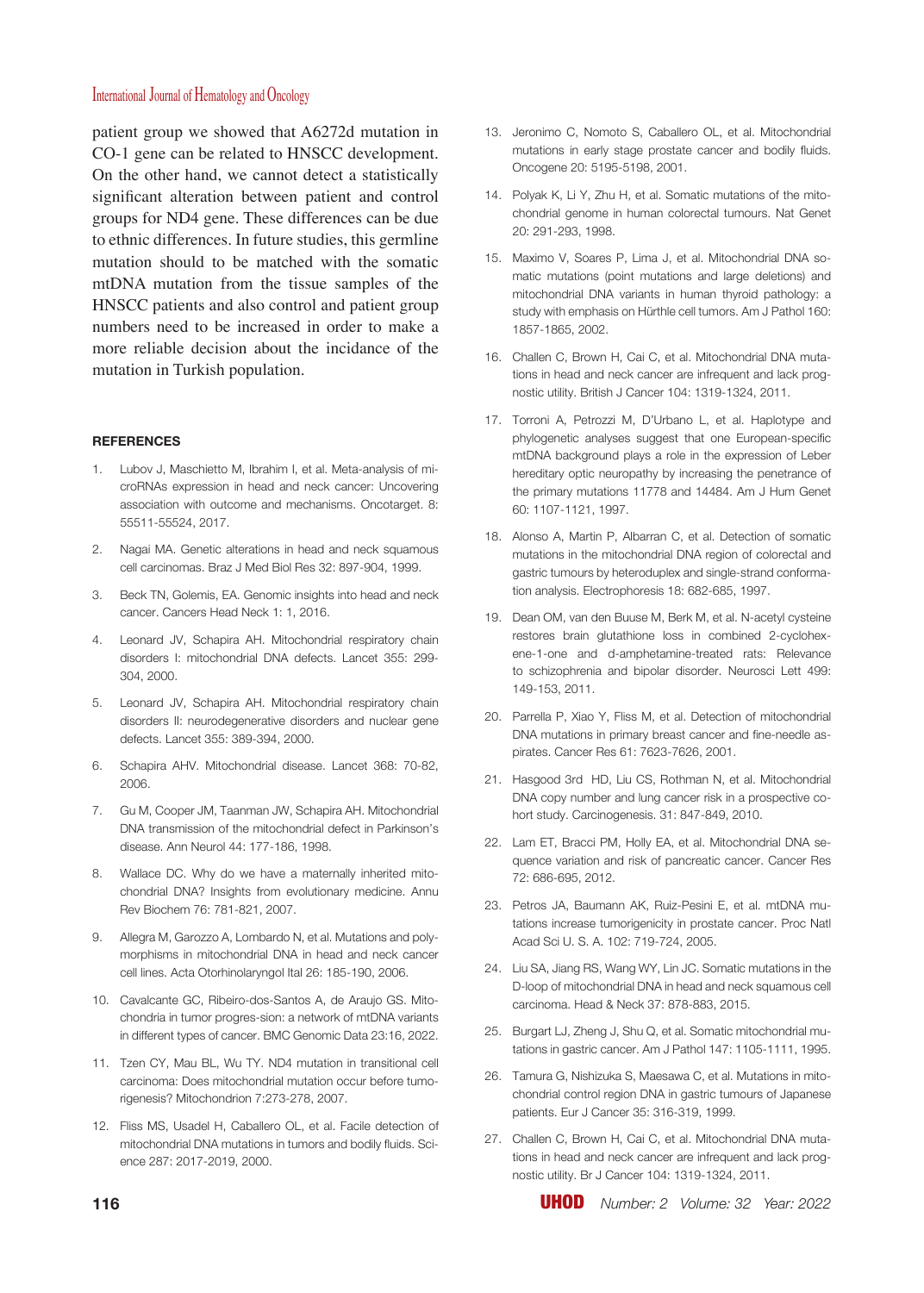- 28. Dasgupta S, Koch R, Westra WH, et al. Mitochondrial DNA mutation in normal margins and tumors of recurrent head and neck squamous cell carcinoma patients. Cancer Prev Res (Phila.) 3: 1205-1211, 2010.
- 29. Gogvadze V, Zhivotovsky B, Orrenius S. The Warburg effect and mitochondrial stability in cancer cells. Mol Aspects Med 31: 60-74, 2010.
- 30. Nordsmark M, Bentzen SM, Rudat V, et al. Prognostic value of tumor oxygenation in 397 head and neck tumors after primary radiation therapy. An international multi-center study. Radiother Oncol 77: 18-24, 2005.
- 31. Jakupciak JP, Wang W, Markowitz ME, et al. Mitochondrial DNA as a cancer biomarker. J Mol Diagn 7: 258-267, 2005.
- 32. Ivanova R, Lepage V, Loste MN, et al. Mitochondrial DNA sequence variation in human leukemic cells. Int J Cancer 76: 495-498, 1998.
- 33. Horton TM, Petros JA, Heddi A, et al. Novel mitochondrial DNA deletion found in a renal cell carcinoma. Genes, Chromosome Cancer. 15: 95-101, 1996.
- 34. Lewis PD, Baxter P, Griffiths PA, et al. Detection of damage to the mitochondrial genome in the oncocytic cells of Wartin's tumour. J Pathol. 191: 274-281, 2000.
- 35. Tan DJ, Chang J, Chen WL, et al. Novel heteroplasmic frameshift and missense somatic mitochondrial DNA mutations in oral cancer of betel quid chewers. Genes Chromosomes Cancer 37: 186-194, 2003.
- 36. Lie`vre A, Blons H, Houllier AM, et al. Clinicopathological significance of mitochondrial D loop mutations in head and neck carcinoma. Br J Cancer 94: 692-697, 2006.
- 37. Liu VW, Shi HH, Cheung AN, et al. High incidence of somatic mitochondrial DNA mutations in human ovarian carcinomas. Cancer Res 61: 5998-6001, 2001.
- 38. Herrmann PC, Gillespie JW, Charboneau L, et al. Mitochondrial proteome: altered cytochrome c oxidase subunit levels in prostate cancer. Proteomics 3: 1801-1810, 2003.
- 39. Guerra F, Perrone AM, Kurelac I, et al. Mitochondrial DNA mutation in serous ovarian cancer: implications for mitochondria-coded genes in chemoresistance. J Clin Oncol 30: 373- 378, 2012.
- 40. Bogehan DF, Rousseau D, Burke S. The layered structure of human mitochondrial DNA nucleoids. J Biol Chem 283: 3665-3675, 2008.
- 41. Polyak K, Li Y, Zhu H, et al. Somatic mutations of the mitochondrial genome in human colorectal tumours. Nat Genet 20: 291-293, 1998.
- 42. Gochhait S, Bhatt A, Sharma E, et al. Concomitant presence of mutations in mitochondrial genome and p53 in cancerdevelopment– A study in north Indian sporadic breast and esophageal cancer patients. Int J Cancer 123: 2580-2586, 2008.
- 43. Nagy A, Wilhelm M, Sükösd F, et al. Somatic mitochondrial DNA mutations in human chromophobe renal cell carcinomas. Genes Chromosomes Cancer 35: 256-260, 2002.
- 44. Weissensteiner H, Pacher D, Kloss-Brandstatter A, et al. HaploGrep 2: mitochondrial haplogroup classification in the era of high-throughput sequencing. Nucleic Acids Res 44(W1): W58-63, 2016.
- 45. Czarnecka AM, Bartnik E. The role of the mitochondrial genome in ageing and carcinogenesis. J Aging Res 2011: 13643, 2011.
- 46. Larman TC, DePalma SR, Hadjipanayis AG, et al. Spectrum of somatic mitochondrial mutations in five cancers. Proc Natl Acad Sci USA 109: 14087-14091, 2012.
- 47. Jimenez-Morales S, Perez-Amado CJ, Langley E, et al. Overview of mitochondrial germline variants and mutations in human disease: focus on breast cancer (Review). Int J Oncol 53: 923-36, 2018.
- 48. Czarnecka AM, Krawczyk T, Plak K, et al. Mitochondrial genotype and breast cancer predisposition. Oncol Rep 24: 1521-1534, 2010.
- 49. Weerts MJA, Sleijfer S, Martens JWM. The role of mitochondrial DNA in breast tumors. Drug Discov Today 24: 1202- 1208, 2019.
- 50. Torroni A, Huoponen K, Francalacci P, et al. Classification of European mtDNAs from an analysis of three European populations. Genetics 144: 1835-1850, 1996.
- 51. Booker LM, Habermacher GM, Jessie BC, et al. North American White Mitochondrial Haplogroups in Prostate and Renal Cancer. J Urology 175: 468-473, 2006.
- 52. Czarnecka AM, Kukwa W, Krawczyk T, et al. Mitochondrial DNA mutations in cancer-from bench to bedside. Front Biosci (Landmark Ed) 15: 437-460, 2010.
- 53. Bohr VA, Anson RM. DNA damage, mutation and fine structure DNA repair in aging. Mutat Res 338: 25-34, 1995.
- 54. Clayton DA. Replication of animal mitochondrial DNA. Cell 28: 693-705, 1982.
- 55. Ling L, Hann HW, Wan S, et al. Cell-free circulating mitochondrial DNA content and risk of hepatocellular carcinoma in patients with chronic HBV infection. Sci Rep 6: 23992, 2016.
- 56. Li LH, Kang T, Chen L, et al. Detection of mitochondrial DNA mutations by high-throughput sequencing in the blood of breast cancer patients. Int J Mol Med 33: 77-82, 2014.
- 57. Buffet A, Morin A, Castro-Vega LJ, et al. Germline Mutations in the mitochondrial 2-Oxoglutarate/Malate carrier SLC25A11 gene confer a predisposition to metastatic para-gangliomas. Cancer Res 78: 1914-1922, 2018.